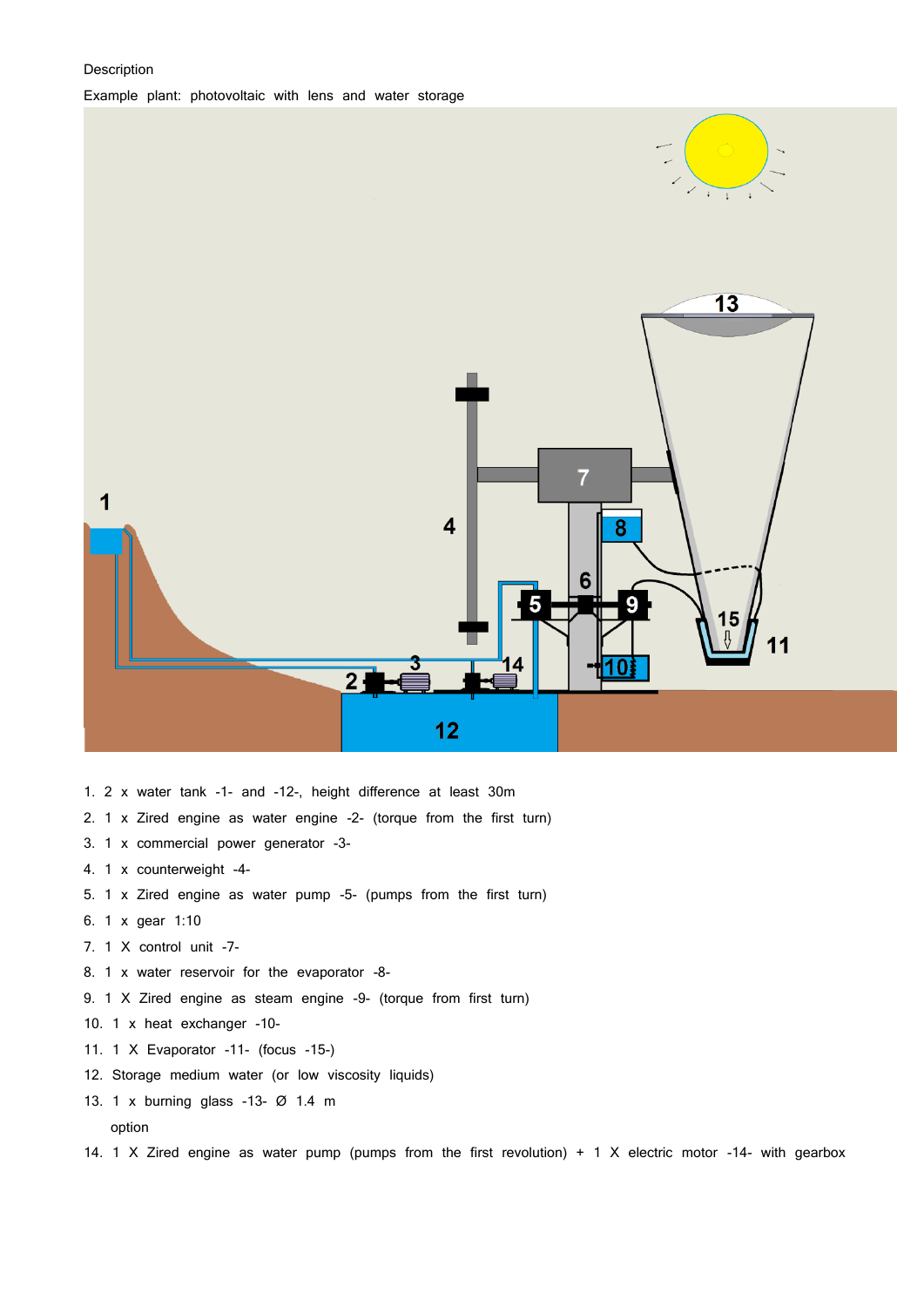### **Advantages:**

- 100% self-sufficient power supply
- Simple, robust and cost-effective wind turbine design
- 100% eco-friendly technology
- Low maintenance
- Power optimization features2 (option)
- 24 hours a day stable power production with a commercial power generator

• Uninterrupted and stable power production even with up to four weeks and more calm (prerequisite: a pool of at least 10000 m3 volume and either or both functions for optimizing power consumption)

# **Disadvantage:**

• It requires the construction of a water basin, outside the photovoltaic, with at least 30m difference in height

# **Function Description**

Two servomotors (control unit -7-) ensure that the entire construct (firing glass -13- + evaporator -11-) follows exactly the sun's path. The evaporator is supplied by the water reservoir -8- with water and heated by the focal point -15-. The steam produced drives the Zired engine (steam engine -9-). The axis of the Zired engine (steam engine -9-) is coupled by a gearbox -6- to the axis of the Zired engine (water pump -5-). Thus, in this case, the Zired engine, which acts as a water pump, is driven by the steam engine -9-. The outlet of the Zired engine (water pump operation) is connected through a pipe to the water tank -12- and the inlet to the water tank -1-. Thus, the Zired engine (water pump -5-) can pump the water from the water tank -12- high into the water tank -1- and this at several meters height (due to the design). The Zired motor in pump mode -5- does not have to be in the medium to pump (no danger of running dry). The pump -5- can namely suck the medium (water) up to a certain height. The tank -1- is connected to the inlet of the lower Zired engine (water engine -2-) with a valve and a second pipe. The axis of the Zired engine (water engine -2-) is coupled by a transmission with the axle of a market for example 1-3 MW generator -3-, which drives it with stable revolutions. This constellation with three Zired engines (the Zired engines are identical, but different dimensions) ensures only the independent operation of potential energy storage and power production. That means the water pump is independent of the water engine. The water pump runs at variable revolutions (depending on how the sun shines) and pumps the water from tank -12- to tank -1-. All this is only possible because the Zired engine can pump from the first revolution and not just from a certain speed as all commercial pumps. The water engine and the steam engine also provide the torque from the first turn. Thus, when the sun is shining, the steam engine -9- rotates with variable revolutions and forces the water pump -5 to pump. As a result, these fluctuating amounts of water pump up. The water engine -2- is driven by the pressure that the water exerts (potential energy) (10m water column => approx. 1 bar, the volume of water does not matter, only the height difference). The Zired engine (water engine -2-), which can also function as a check valve (if the Zired engine does not turn, then no water runs through), turns stable controlled. That is, when the water flows from tank -1- down to tank -12- through the water motor -2- (proportional valve), it drives the engine and this results in a generator -3- with stable turns and all that only if this is wanted (tank -1- has the above-mentioned proportional valve: it can open and close variably).